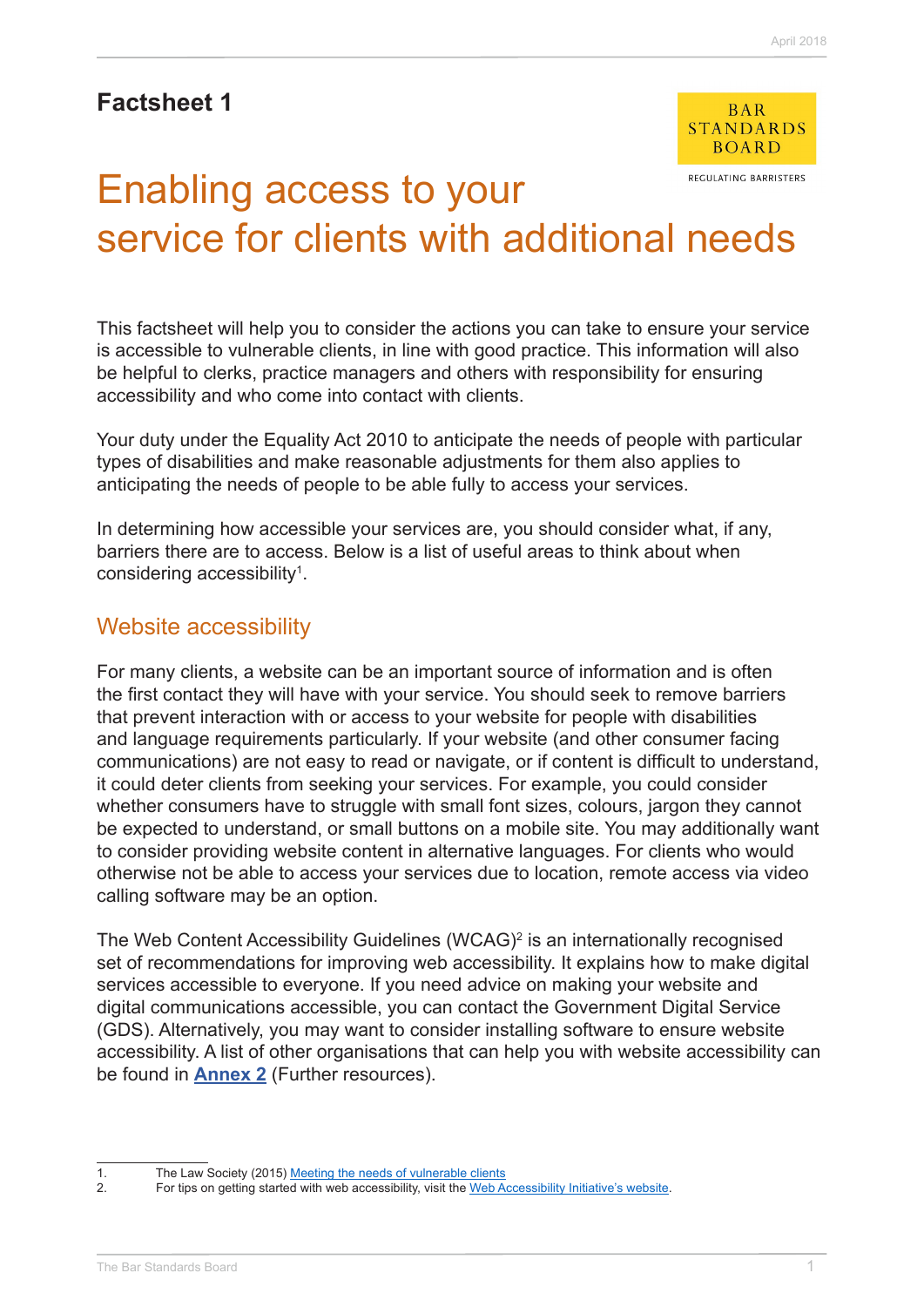# Accessibility to and around premises

Consider whether your premises are easy to find and access. Ask yourself: would people with mobility issues struggle to access the building or meeting rooms? Are rooms big enough to allow clients to attend meetings with family members, intermediaries and carers? If meeting rooms are not suitable for clients to attend with carers or other third parties, you may want to consider alternative meeting arrangements in a more suitable location. Some examples of physical features which may require consideration include steps and stairs, passageways/paths, entrances and exits, toilets, signs, lighting and ventilation and the size of premises. Examples of reasonable adjustments you could make include providing ramps and stairway lifts, more lighting and clearer signs<sup>3</sup>.

There are likely to be limitations on what you can do to improve physical accessibility to premises. As a minimum, however, you should ensure that adequate and clear directions to your service are available on your website and other publicity materials, as well as information on accessibility e.g. wheelchair access, hearing loops.

### Accessibility of communications

Barristers should be able to choose appropriate communication media, taking into account the message and audience, and are expected to be able to adapt their language and communication to suit their audience4 .

For clients with certain needs, you may need to adapt your standard methods and means of communication, including client care letters and copies of advice, as they may not be suitable for all clients. If your client has additional needs, you should ask about their preferences for communication, which may be via any number of methods. For example, many clients like to communicate via Whatsapp. You may wish to consider the use of new technology and applications.

The Accessible Information Standard (applicable in NHS and adult social care provision) may be useful to you in considering communication accessibility. It sets out a specific and consistent approach to identifying, recording, flagging, sharing and meeting the information and communication needs of service users and carers. It requires organisations to:

- **● Ask** people if they have any information or communication needs, and find out how to meet those needs<sup>5</sup>;
- **Record** those needs clearly and in a set way;

<sup>3.</sup> Citizens Advice (No date) [Duty to make reasonable adjustments for disabled people](https://www.citizensadvice.org.uk/law-and-courts/discrimination/what-are-the-different-types-of-discrimination/duty-to-make-reasonable-adjustments-for-disabled-people/)

<sup>4.</sup> BSB (2016) [The Professional Statement for Barristers](https://www.barstandardsboard.org.uk/media/1787559/bsb_professional_statement_and_competences_2016.pdf) (1.9)

<sup>5.</sup> However, be aware that your client may not self-disclose. You should remain alert to potential risk indicators and consider how any needs can be met.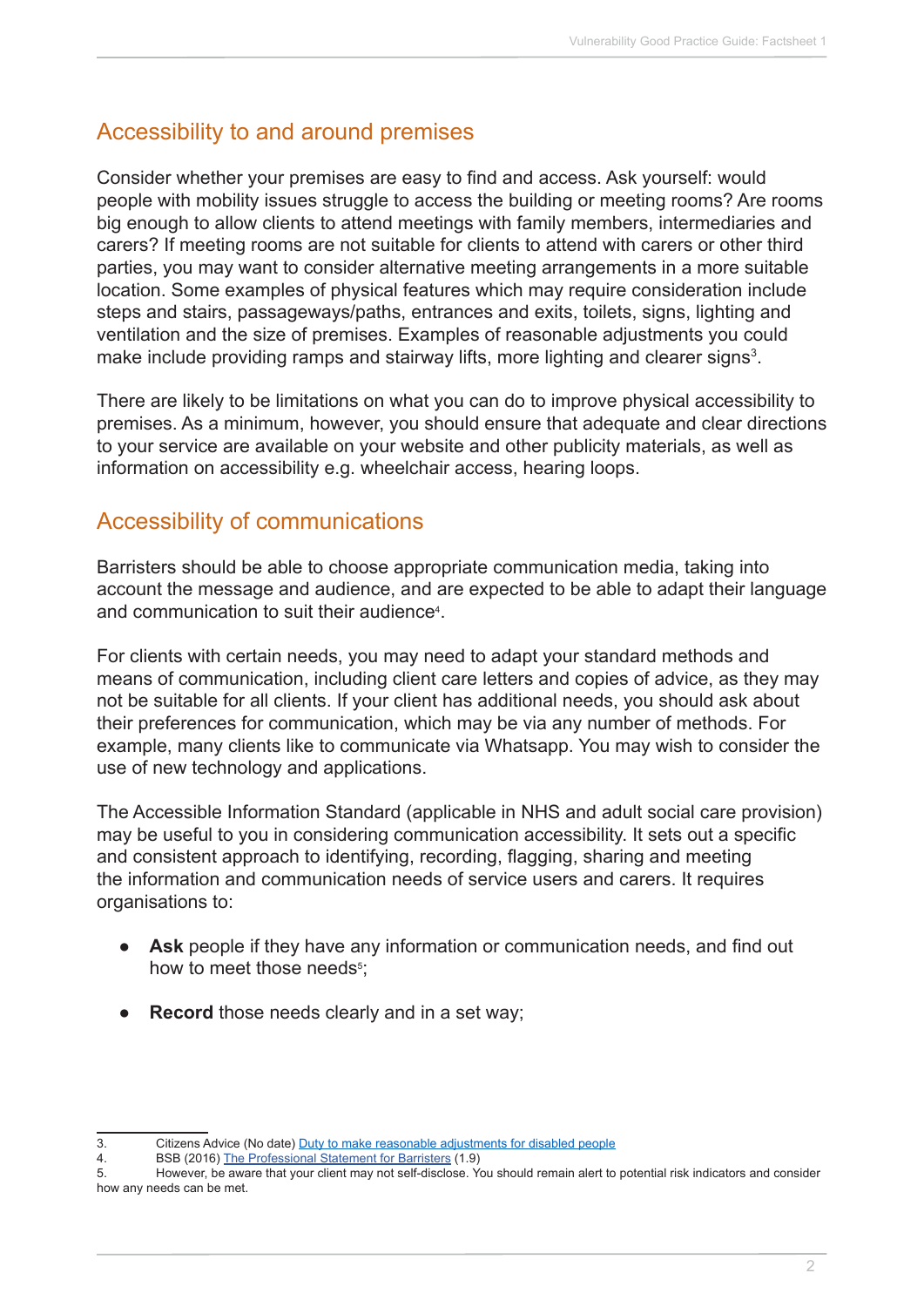- **● Highlight or flag** the person's file or notes so it is clear they have information or communication needs and how to meet those needs;
- **Share information** about people's information and communication needs with other care providers, when they have consent or permission to do so; and
- **● Take steps to ensure people receive information they can access and**  understand, and receive communication support if they need it<sup>6</sup>.

For more information on ensuring accessible communications, visit the [Disability Action](http://disabilityactionalliance.org.uk/)  Alliance's website<sup>7</sup>, or see the Government's guidance on Accessible Communication <u>[Formats](https://www.gov.uk/government/publications/inclusive-communication/accessible-communication-formats)</u><sup>8</sup>.

# Encouraging disclosure

In order to encourage clients to disclose any vulnerabilities, communications and advertising materials (including the website) should provide clients/potential clients with reassurance that support can be provided where it is required, and that you aim to ensure equal access for everyone. For example, you could consider including a statement such as:

*"We aim to provide services that are accessible to everyone. If you need extra help or require information in different formats, please let us know."*

If you provide public access services, it is particularly important to include information on your website that encourages people to alert you to any access needs.

For guidance on handling disclosures, refer to **[Factsheet 2](http://www.barstandardsboard.org.uk/media/1929008/factsheet_2.pdf)**.

# Staff training

It is beneficial for all staff who come into contact with clients to be trained in identifying vulnerability and effectively communicating with clients to be able to accommodate any additional needs. Barristers should look out for training on vulnerability provided by the Inns, Bar Council, The Inns of Court College of Advocacy (ICCA), Law Society and other providers. If you regularly work with vulnerable clients (of any type) you could consider undertaking vulnerability training as part of your Continuing Professional Development (CPD) requirements. This would help to ensure competency in working with vulnerable clients in line with best practice, and your professional knowledge and skills are kept upto-date. The Institute of Barristers' Clerks (IBC) provides events and training for clerks on a number of issues, and chambers should consider encouraging their clerks to engage with IBC training.

6. NHS England (2017) [Accessible Information Standard – Overview 2017/2018](https://www.england.nhs.uk/wp-content/uploads/2017/10/accessible-info-standard-overview-2017-18.pdf)<br>7. http://disabilityactionalliance.org.uk/

<http://disabilityactionalliance.org.uk/>

<sup>8.</sup> Department for Work and Pensions, Office for Disability Issues (2014) [Accessible communication formats](https://www.gov.uk/government/publications/inclusive-communication/accessible-communication-formats)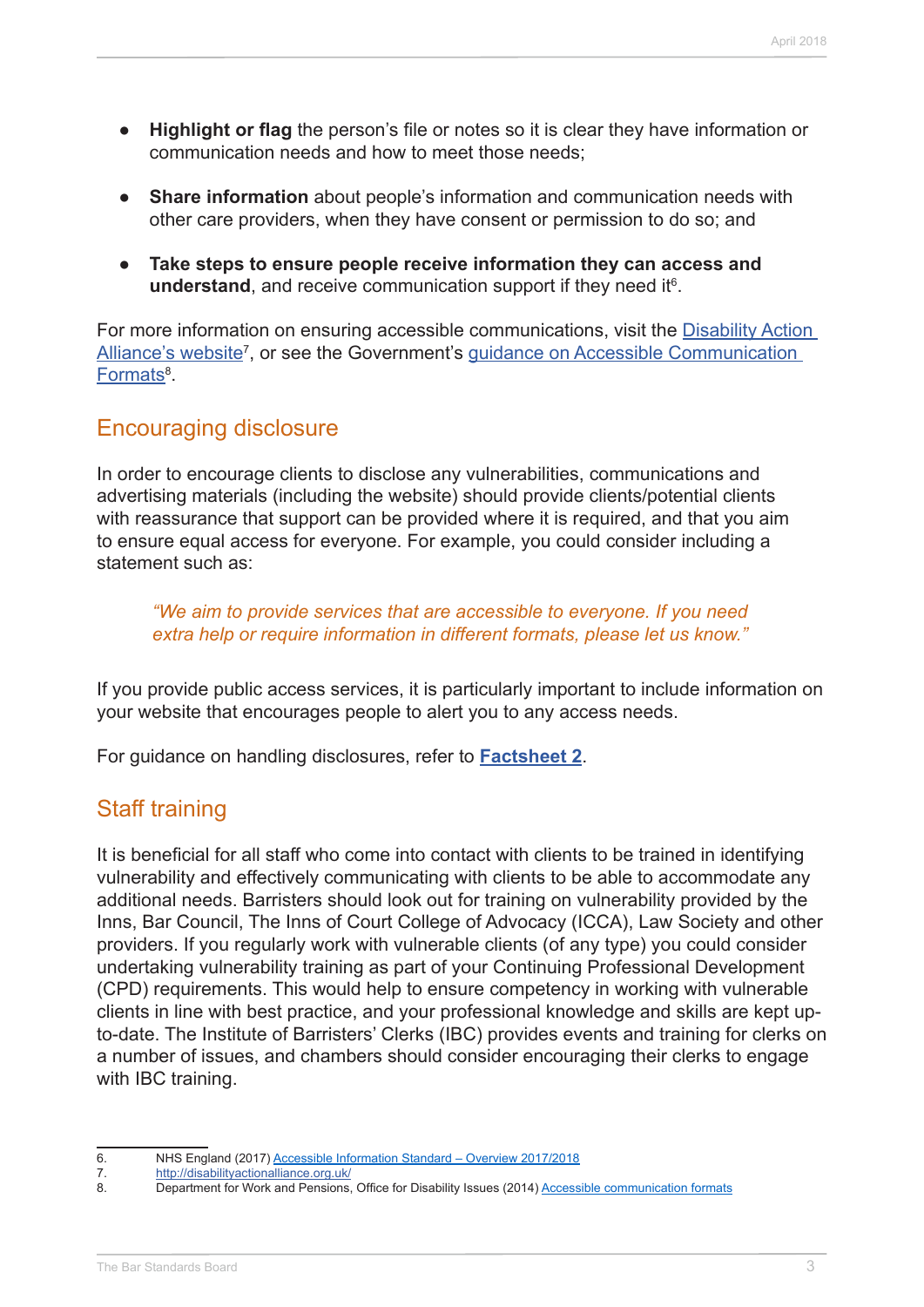## Flexibility around appointment times, duration and location

Whilst recognising that professional boundaries are crucial, to ensure your clients have proper access to your services, you may have to be flexible in terms of the location at which you meet them, the time and duration of meetings. For example, you may need to allow extra time for people with language requirements, hearing impairments, learning disabilities, mental health issues or those who have suffered abuse and trauma.

#### The use of support professionals and carers, where appropriate

Clients with a learning disability may need assistance from a professional or carer at the initial advice stage and throughout the process; without which they would not be able to fully participate in and engage with the process. This may also be true of clients with English as a second language or those with little or no understanding of English, who may need an interpreter to be present during conferences, and written communications to be translated. Vulnerable clients who have experienced violence, abuse, torture, modern day slavery and trauma may also require specialist assistance. To ensure these groups are able meaningfully to access your services, you should seek to ensure that additional support and systems to facilitate this are available.

There are, however, risks involved in the participation of third parties, and careful consideration of a third party's involvement is important; whether a family member, interpreter or other intermediary. For example, you will want to be alert to factors such as professional competence, confidentiality, gender/sexuality/cultural considerations, power dynamics and the potential for undue influence. See the guidance on vulnerability and the client journey document, **[Section 5](http://www.barstandardsboard.org.uk/media/1929020/factsheet_5.pdf)** – "Receiving" – greater exploration of the considerations required when there is third party involvement.

# Marketing and making use of local links

If you are registered to undertake public access work, you should consider the location and ways in which your services are advertised, being mindful of the fact that many immigration clients may not have access to the internet. Consumers also approach a variety of different organisations to seek help in the first instance. As such, you may wish to gain basic knowledge of local organisations that undertake a signposting role and those that may be able to offer your clients support with additional needs e.g. local MIND groups, immigration charities or groups, housing sector organisations, Citizens Advice and community organisations<sup>9</sup>. The benefit of building these links is twofold: it would increase the visibility of your services in the community, and could be an effective way of reaching potential clients; it also helps you to signpost your clients to appropriate sources of support if necessary. You could consider inviting these organisations to short information sessions, where you can share information about the services you respectively provide. Alternatively, you could simply make contact with

<sup>9.</sup> [The Professional Statement for Barristers](https://www.barstandardsboard.org.uk/media/1787559/bsb_professional_statement_and_competences_2016.pdf) expects barristers to have an awareness of the sources of advice available to their clients and the organisations supporting the administration of justice (competency 1.4). It additionally states that barristers should recognise and take steps to meet particular needs of clients, including those who are disabled or vulnerable (3.3)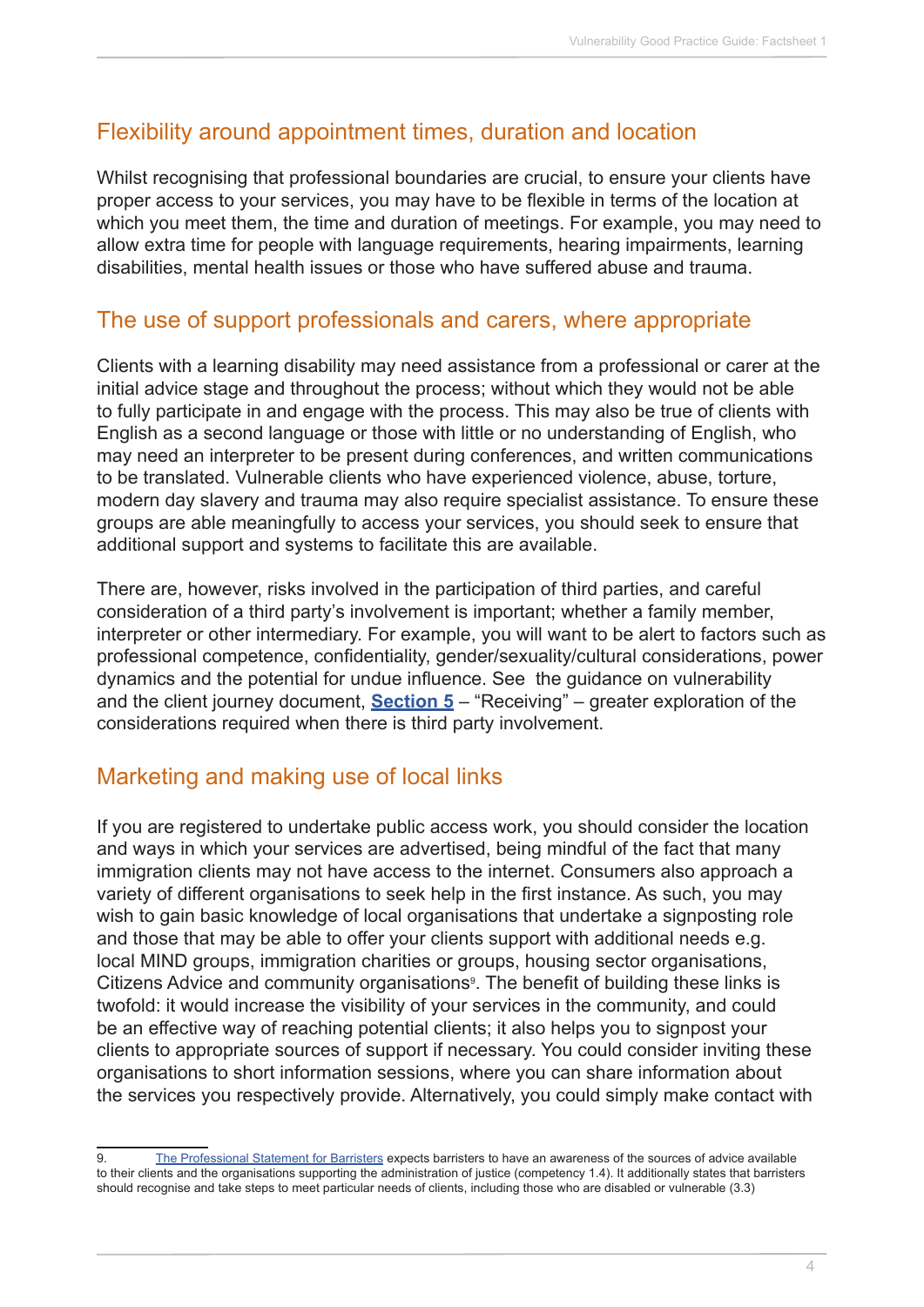local organisations via email or telephone to introduce yourself and provide details of your services. Should they come into contact with someone seeking professional legal services, they can then direct them towards you.

A growing number of people are representing themselves across civil and criminal courts, including the immigration tribunals; many due to the lack of availability of legal aid10. This may present an opportunity for barristers undertaking public access work (providing the case is suitable) to consider new ways of making their services accessible to consumers who may currently struggle to gain access. Effective marketing, technology and an online presence are important factors to consider when trying to meet these consumers' needs, as is flexible pricing structures and client financing options.

**[Annex 1](http://www.barstandardsboard.org.uk/media/1929032/useful_contacts.pdf)** provides a list of useful contacts that you can provide to your client should they require additional support or advice. However, you may wish to expand upon this list yourself to include organisations that operate in your local area, thus widening the support options available to your clients. In addition, clients often struggle to recognise whether a source of information is correct and legitimate. Having a list of useful contacts can mitigate against the risk that clients access poor advice or incorrect information by providing them with details of reputable organisations from which they can seek advice and/or support.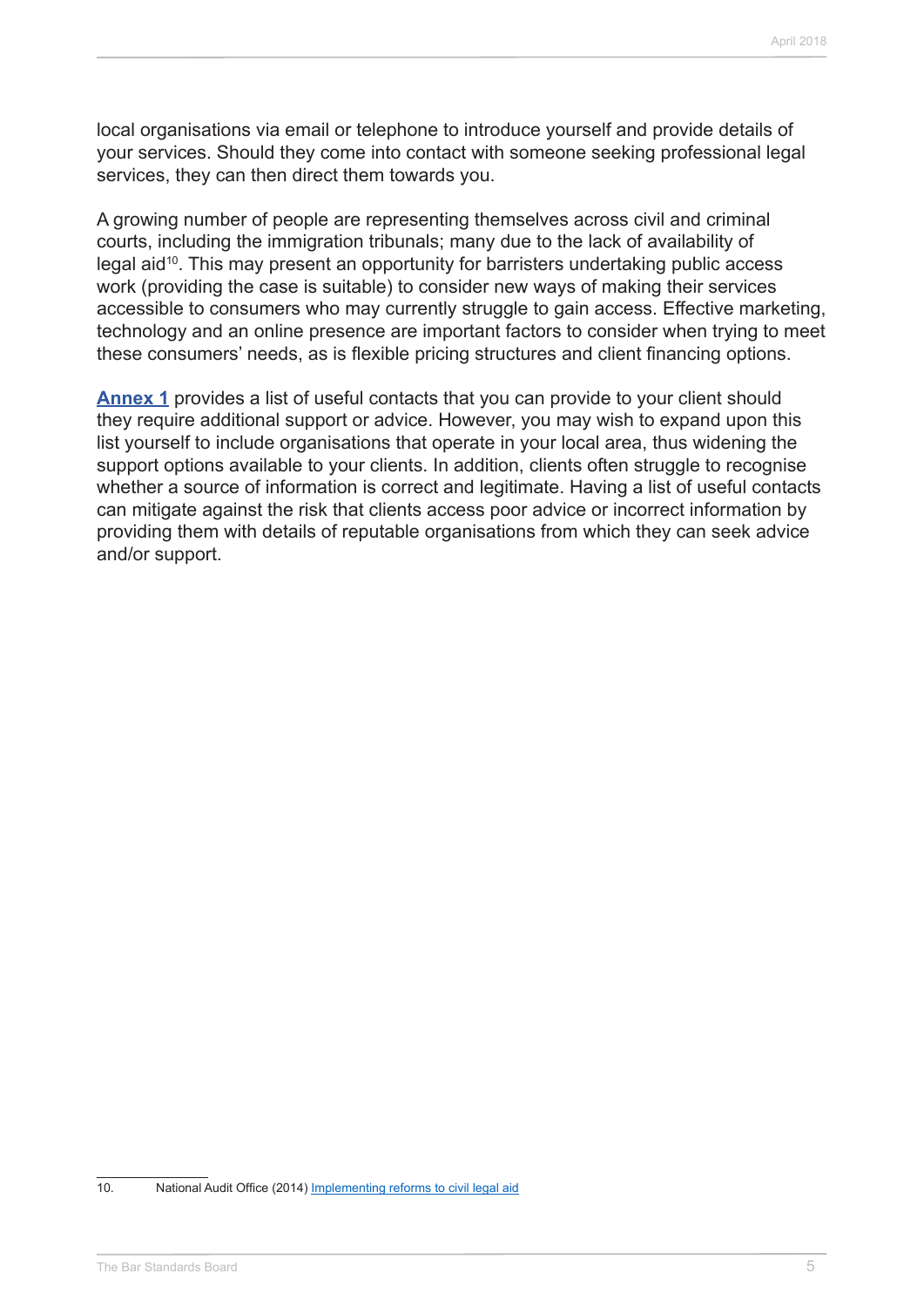#### Assessing whether your service is accessible

Below is an example checklist of the things you may wish to consider when assessing your service's accessibility:

- $\checkmark$  is your website accessible? Is it in line with best practice?
- $\checkmark$  Are your services easy to find? Are your premises accessible? E.g. do you need to provide a lift or ramp?
- $\checkmark$  Does information/printed material encourage people to inform you of any accessibility requirements they may have?
- $\checkmark$  Are you able to provide information in large print/braille/audio/easy to read format?
- $\checkmark$  Do you need to provide written text on a coloured background for someone who may have dyslexia/a visual impairment?
- $\checkmark$  Might you need to provide extra time for meetings because your client takes longer to understand what you are explaining, due to a speech impediment/learning disability or because an interpreter might be needed?
- $\checkmark$  Might an interpreter/carer/intermediary need to be present during client conferences? If so, does this require a bigger conference room or alternate meeting location?
- $\checkmark$  Do you need to provide a sign-language interpreter/lip-speaker/deaf-blind communicator?
- $\checkmark$  Are you able to provide a reader for clients with visual impairments? Do you need to provide a digital recorder/dictaphone/electronic note-taker?
- $\checkmark$  Are there processes in place to ensure that clients understand information provided?
- $\checkmark$  is it necessary for you to allow alternative ways of making complaints or other requests, rather than in writing?
- $\checkmark$  Should you consider offering clients flexible pricing structures or financing options?
- $\checkmark$  Do you need to arrange for remote access e.g. via Skype?
- $\checkmark$  Have you used sufficient channels to ensure your services are visible to consumers who may require your services? E.g. Have you made use of local links? Where are your services advertised?